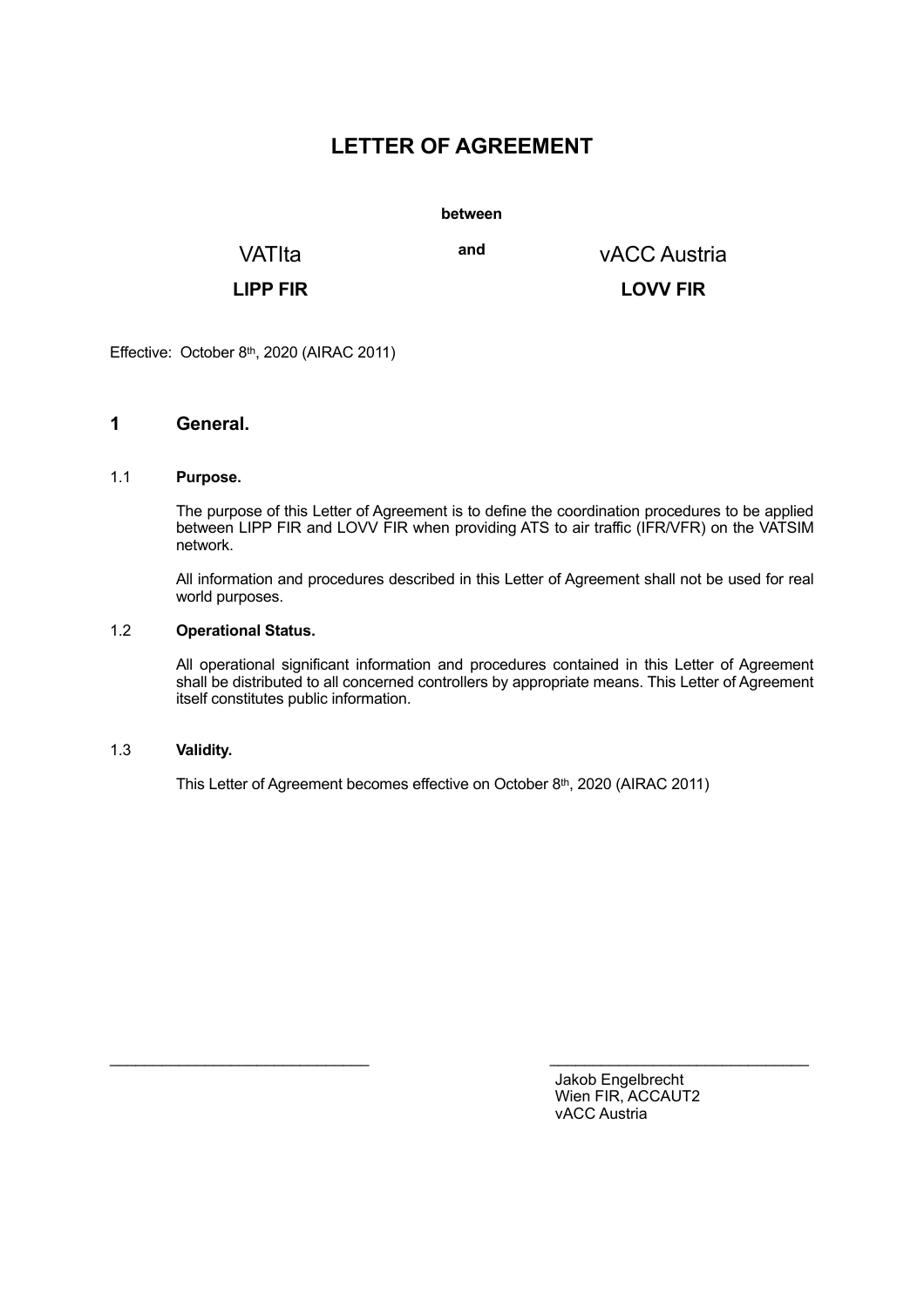# **2 Areas of Responsibility & Sectorisation**

#### 2.1 **Areas of Responsibility.**

The lateral and vertical limits of the respective areas of responsibility are as follows:

- 2.1.1 Padua FIR Lateral limits: LIPP FIR as described in the AIP Italy Vertical limits: GND – FL660
- 2.1.2 Wien FIR Lateral limits: Wien FIR as described in AIP Austria Vertical limits: GND – FL660

#### **2.2 Sectorisation.**

- 2.2.1 Padua FIR
- 2.2.1.1 LDZA TMA.

 Lateral limits: according to AIP Croatia (south-easter border of MURA) Vertical limits: GND – FL205

Responsible ATS unit (in order of precedence):

- 1. LDZA\_APP (Zagreb Radar), 120.700
- 2. LDZO CTR (Zagreb Radar), 135.800
- 3. ADR\_CTR (Adria Radar), 130.000

#### 2.2.1.2 LDZO FIR.

 Lateral limits: according to AIP Croatia (south-easter border of MURA) Vertical limits: GND – FL325

Responsible ATS unit (in order of precedence):

- 1. LDZO\_CTR (Zagreb Radar), 135.800
- 2. ADR\_W\_CTR (Adria Radar), 130.450
- 3. ADR\_CTR (Adria Radar), 130.000
- 1. EURE CTR (Eurocontrol East), 135.300 (above FL245) Remark: EURE\_CTR is an ATS unit of EuroCenter vACC.

#### 2.2.1.3 LDZO UIR.

 Lateral limits: according to AIP Croatia (south-easter border of MURA) Vertical limits: FL325 – FL660

Responsible ATS unit (in order of precedence):

- 1. LDZO\_CTR (Zagreb Radar), 135.800
- 2. ADR  $\overline{U}$  CTR (Adria Radar), 130.750
- 3. ADR\_W\_CTR (Adria Radar), 130.450
- 4. ADR\_CTR (Adria Radar), 130.000
- 2. EURE CTR (Eurocontrol East), 135.300 (above FL245) Remark: EURE\_CTR is an ATS unit of EuroCenter vACC.

#### 2.2.3 Wien FIR

2.2.3.1 Sector WI

 Lateral limits: AoR WI – APP LOWI (see Appendix A1) Vertical limits: GND – FL165

Responsible ATS unit (in order of precedence):

- 1. LOWI APP (Innsbruck Radar) 119.300
- 2. LOVV\_L\_CTR (Wien Radar) 129.200
- 3. LOVV\_S\_CTR (Wien Radar), 133.800
- 4. LOVV\_CTR (Wien Radar), 134.350

#### 2.2.3.2 Sector WK.

 Lateral limits: AoR WK – APP LOWK (see Appendix A1) Vertical limits: GND – FL165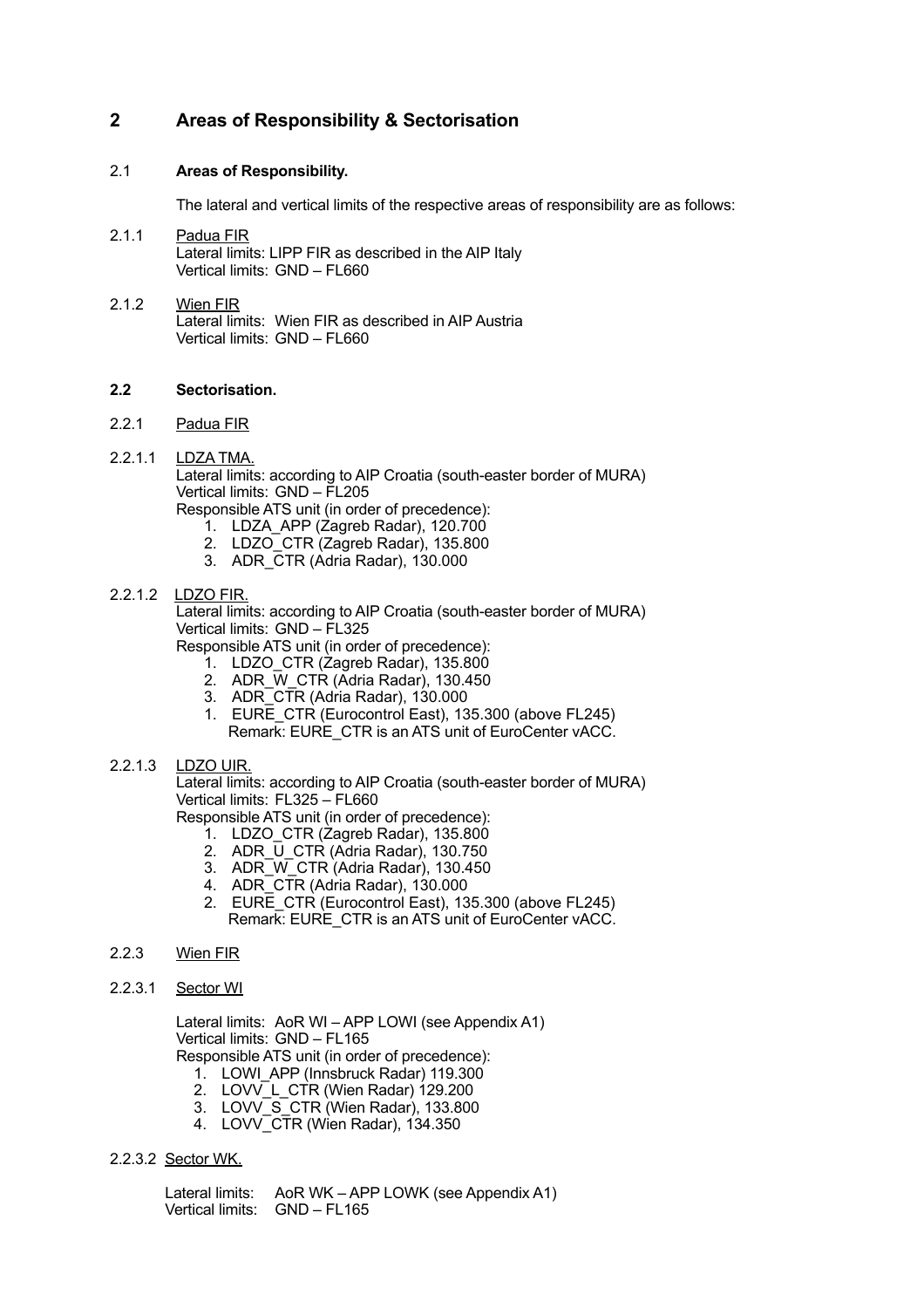#### GND – FL 125 (Southwest of Klagenfurt Line)

9500ft – FL165 (Slovenian FIR north of DIPSA Line)

Responsible ATS unit (in order of precedence):

- 1. LOWK\_APP (Klagenfurt Radar) 123.725
- 5. LOVV\_S\_APP (Wien Radar) 119.300
- 6. LOVV L CTR (Wien Radar) 129.200
- 7. LOVV\_S\_CTR (Wien Radar), 133.800
- 8. LOVV CTR (Wien Radar), 134.350

#### 2.2.3.3 Sector W1.

 Lateral limits: Sector W (see Appendix A2) Vertical limits: FL165 – FL305 Responsible ATS unit (in order of precedence):

1. LOVV S CTR (Wien Radar) 133.800

- 1. LOVV\_CTR (Wien Radar), 134.350
- 
- 2. EURM\_CTR (Maastricht Radar), 135.450 (above FL245) Remark: EURM CTR is an ATS unit of EuroCenter vACC.

#### 2.2.3.4 Sector W25

 Lateral limits: Sector W (see Appendix A2) Vertical limits: FL305 – FL660

Responsible ATS unit (in order of precedence):

- 1. LOVV U CTR (Wien Radar) 131.350
- 2. LOVV S CTR (Wien Radar) 133.800
- 2. LOVV CTR (Wien Radar), 134.350
- 3. EURM\_CTR (Maastricht Radar), 135.450 (above FL245) Remark: EURM CTR is an ATS unit of EuroCenter vACC.

#### **2.3 Delegation of the Responsibility for the Provision of ATS.**

- 2.3.1 Delegation of ATS from Wien FIR to Padua FIR
- 2.3.1.1 None
- 2.3.2 Delegation of ATS from Padua FIR to Wien FIR
- 2.3.2.1 **IA01 (SOLNI Line northern part)**  The FIR LIPP airspace north-east of SOLNI Line North (Appendix B1) is permanently delegated from LIPP to LOVV FL195 - FL660. (Note: For detailed coordinates refer to GNG [\(http://www.gng.aero-nav.com/](http://www.gng.aero-nav.com/)).
- 2.3.2.2 IA02 (SOLNI Line southern part) The FIR LIPP airspace north-east of SOLNI Line South (Appendix B1) is permanently delegated from LIPP to LOVV FL165 - FL660. (Note: For detailed coordinates refer to GNG [\(http://www.gng.aero-nav.com/](http://www.gng.aero-nav.com/)).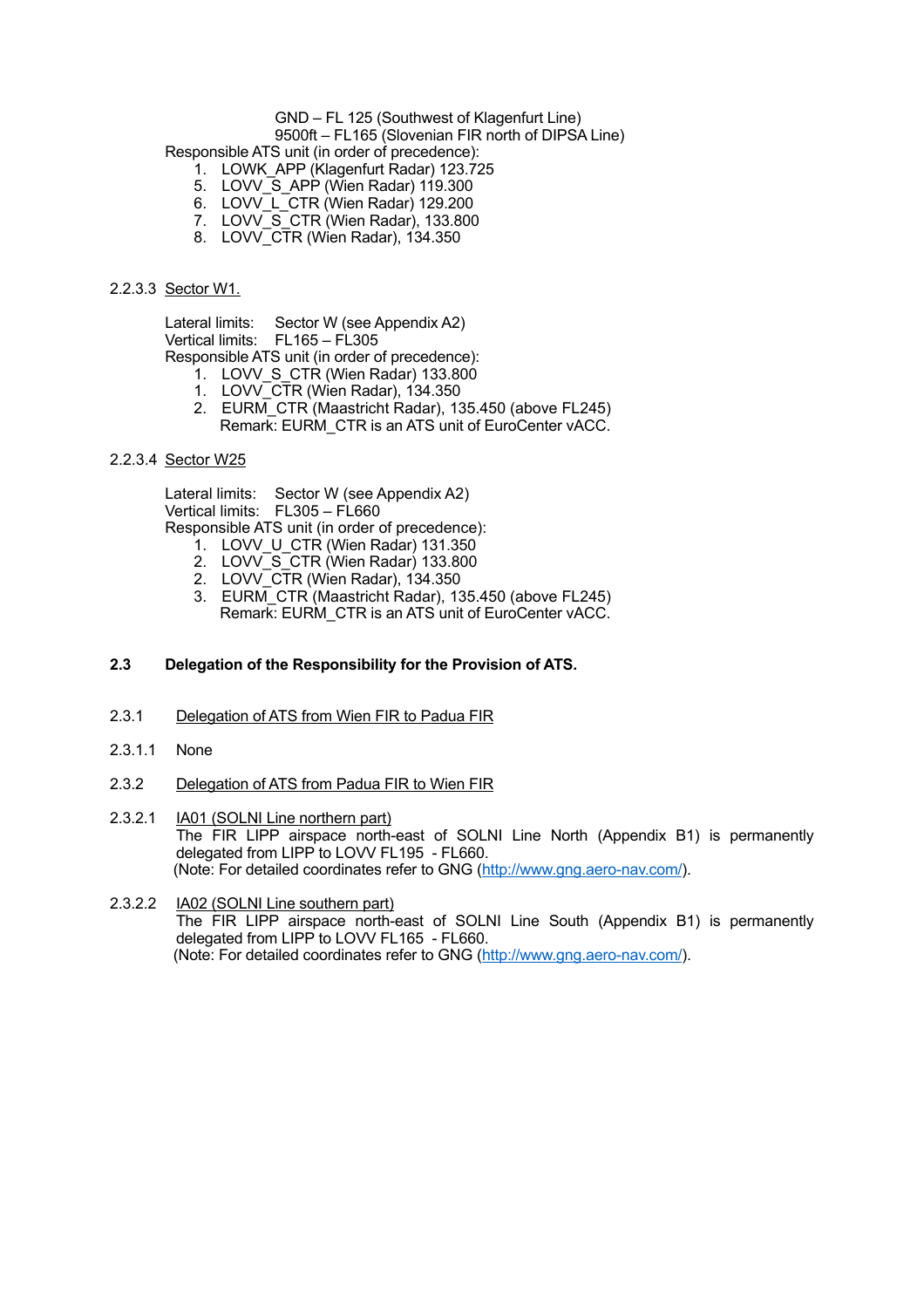### **3 Procedures for Coordinations.**

#### 3.1 **Definitions**

 A release is an authorisation for the accepting ATS unit to climb, descend and/or turn (by no more than 45°) a specific aircraft before the transfer of control point. The transferring ATS unit remains responsible for separation within its Area of Responsibility unless otherwise agreed.

 Wherever VATSIM callsigns are used to describe the terms of a certain procedure, this procedure is also applicable for all higher stations that take over the responsibilities of said station. E.g., procedures for an APP-stations are also applicable for the respective CTR station fulfilling the duties of said APP station.

 The use of VATSIM callsigns in this document includes any variation of said callsign. E.g. any procedure applicable for LOVV\_CTR may also be used by LOVV\_X\_CTR or EURM\_X\_CTR.

#### 3.2 **General Conditions**

 Coordination of flights shall take place via the agreed coordination points (COP). COP that are not mentioned in this document but regularly filed by pilots shall be added within Euroscope to aid controllers but do not have to be published in this document. Should an aircraft by using a valid or non valid route avoid one of the restrictions, the controllers on duty shall ensure hand overs in greatest accordance with this LoA.

Traffic shall be handed off at the levels, defined in the regulations below. If a specified level restriction cannot be met due to a lower RFL, traffic shall be handed off at RFL, if this does not cause a conflict with any other traffic. Otherwise traffic shall be coordinated.

 If a traffic situation is not covered herein or closely matching a covered one, individual coordination between the concerned sectors shall be made.

 After Transfer of communications, traffic is NOT released for climb, descent or turns until Transfer of control or otherwise specified in this Letter of Agreement.

FLxxxA / FLxxxB means that an aircraft shall be cleared to cross COP/ LoR at said flight level or above/ below. Any required crossing/ speed restriction shall be added separately. At level means that the aircraft shall be in level flight on a published flight level and in accordance with east/ west off/even policy.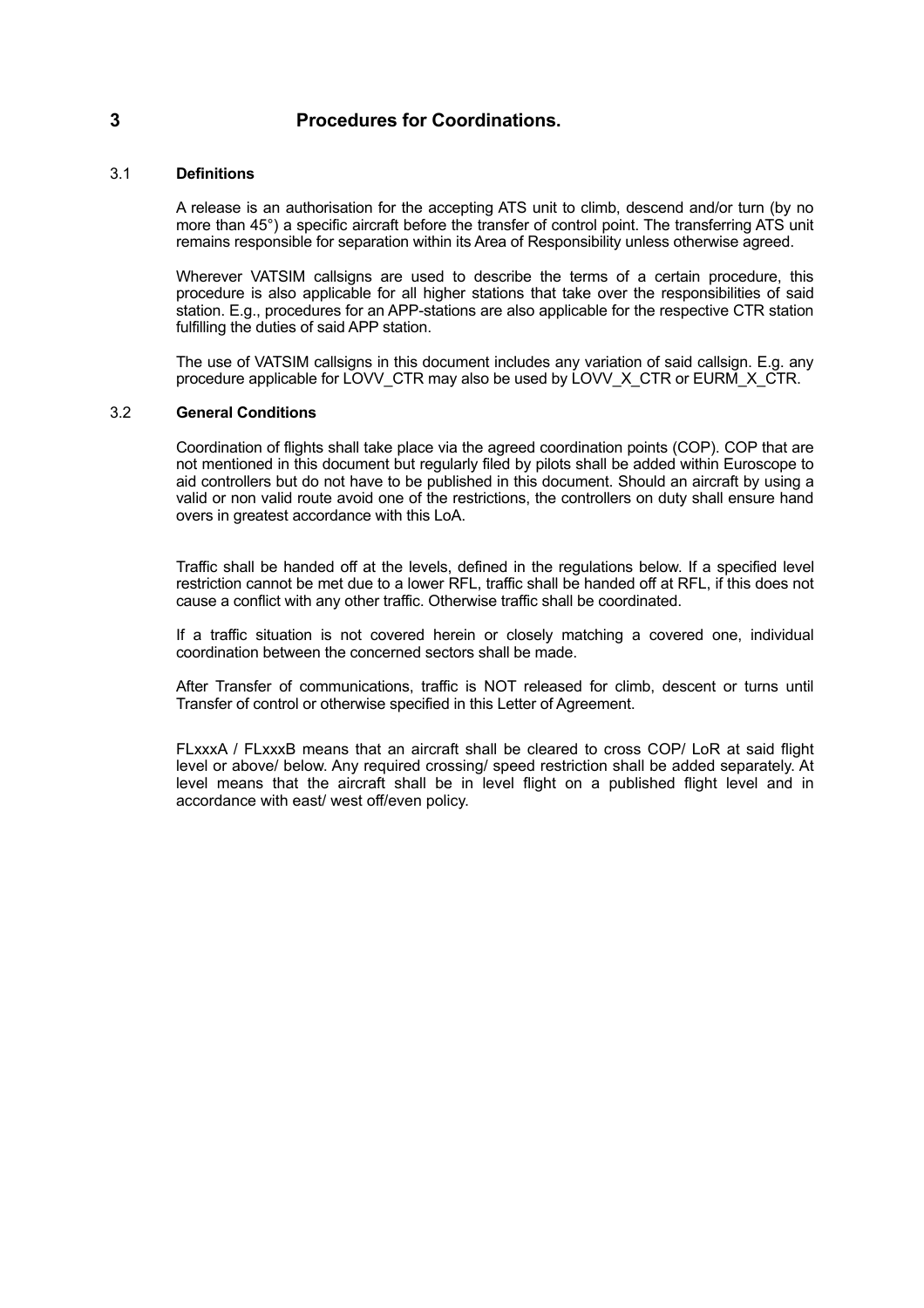#### 3.3 **IFR flights from Padua FIR to Wien FIR.**

| <b>Airport concerned</b>            | <b>COP</b>   | <b>CFL</b>    | <b>Special Conditions</b>                                                          |
|-------------------------------------|--------------|---------------|------------------------------------------------------------------------------------|
| <b>LOWI</b>                         | <b>BRENO</b> | <b>FL160</b>  | At FL, released for turns<br>after transfer of<br>communication, Note<br>A, Note B |
| <b>LOWK</b>                         | <b>MALUG</b> | <b>FL260B</b> | At FL                                                                              |
| <b>LOWS/LOWG</b>                    |              | <b>FL290B</b> | At FL                                                                              |
| <b>LOWL/EDDM</b>                    |              | <b>FL330B</b> | At FL                                                                              |
| <b>DEP LIMX DEST</b><br><b>LOWW</b> |              | <b>FL330B</b> | At FL                                                                              |
| <b>LJxx</b>                         |              | <b>FL290B</b> | At FL                                                                              |

#### 3.4 **IFR flights from Wien FIR to Zagreb/ Ljubljana FIR**

| <b>Airport concerned</b> | <b>COP</b>   | <b>CFL</b>    | <b>Special Conditions</b> |
|--------------------------|--------------|---------------|---------------------------|
| <b>LIMx except LIME</b>  |              | <b>FL350B</b> | At FL                     |
| <b>LIPx except LIPE</b>  | <b>DETSA</b> | <b>FL290B</b> | At FL                     |
| <b>LIME/LIPE</b>         |              | <b>FL330B</b> | At FL                     |
| <b>LOWI</b>              | <b>BRENO</b> | <b>FL150</b>  | At FL, Note B             |
|                          |              |               |                           |
|                          |              |               |                           |
|                          |              |               |                           |
|                          |              |               |                           |
|                          |              |               |                           |

Note A: LOWI STAR (BRENOxA or BRENOxB) shall be cleared by LIPP after previous coordination with LOWI

Note B: Separation of LOWI traffic shall be done by LIPP and without infringing EDMM airspace

#### 3.5 **VFR flights from Padua FIR to Wien FIR**

 For controlled VFR flights and VFR at night flights coordination, transfer of control and transfer of communication shall take place as for IFR flights. Uncontrolled VFR flights shall be transferred to the appropriate sector if in radio contact. If online, LOVV\_I\_CTR (Wien Information), 124.400, shall be the primary sector for uncontrolled VFR flights.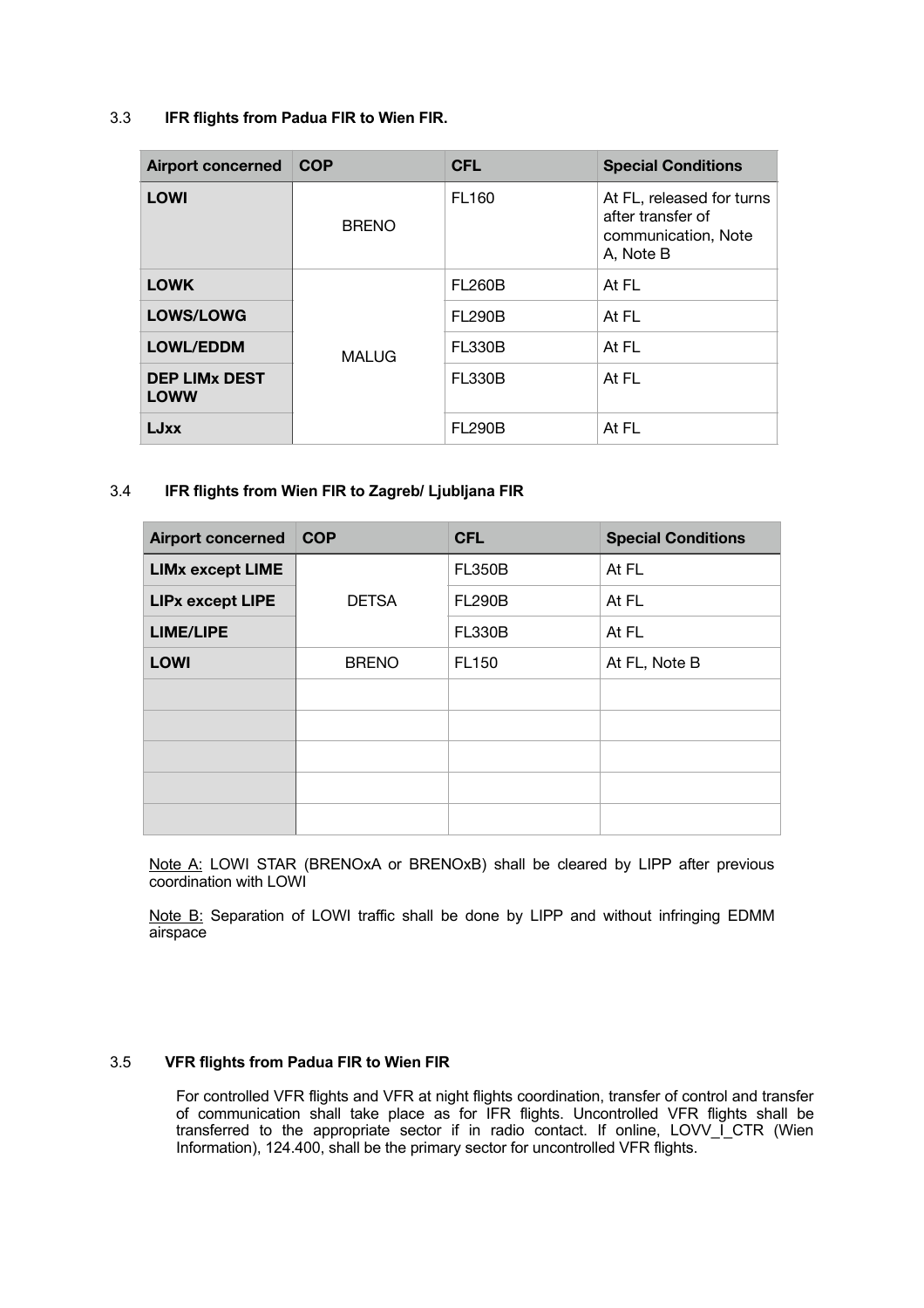# 3.6 **VFR flights from Wien FIR to Padua FIR**

 For controlled VFR flights and VFR at night flights coordination, transfer of control and transfer of communication shall take place as for IFR flights. Uncontrolled VFR flights shall be transferred to the appropriate sector if in radio contact. Does Padua Info exist on Vatsim?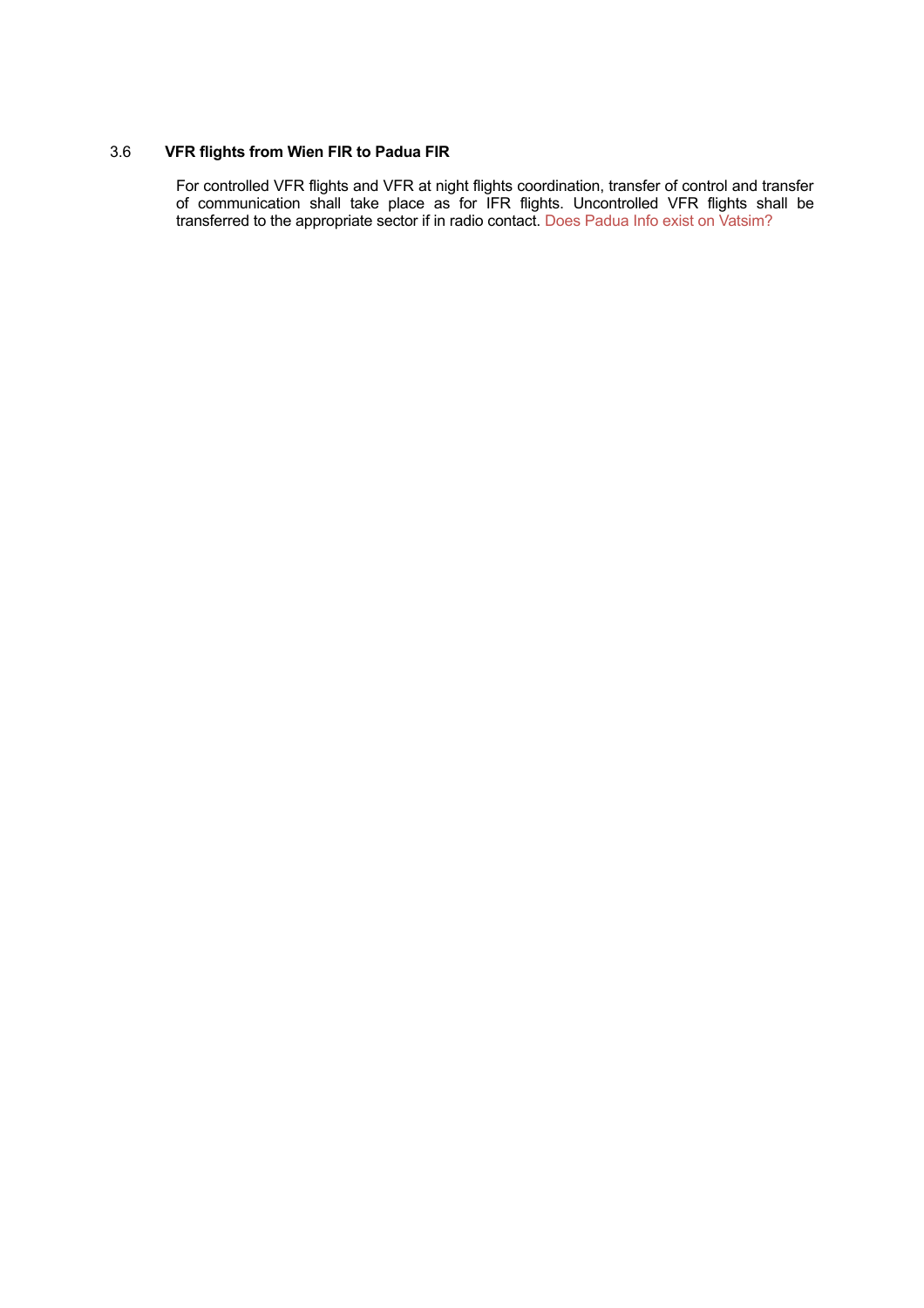# **4 Special Procedures**

#### **4.1 Wien FIR to Padua FIR**

- 4.1.1 LOWI departures are released
	- for turns after transfer of communication
	- for climb up to FL160. LIPP shall ensure separation
- 4.1.2 LOVV shall hand aircraft over at odd levels

#### **4.2 Padua FIR to Wien FIR**

- 4.2.1 LOWI arrivals are released for turns after transfer of communication
- 4.2.2 LIPP shall hand aircraft over at odd levels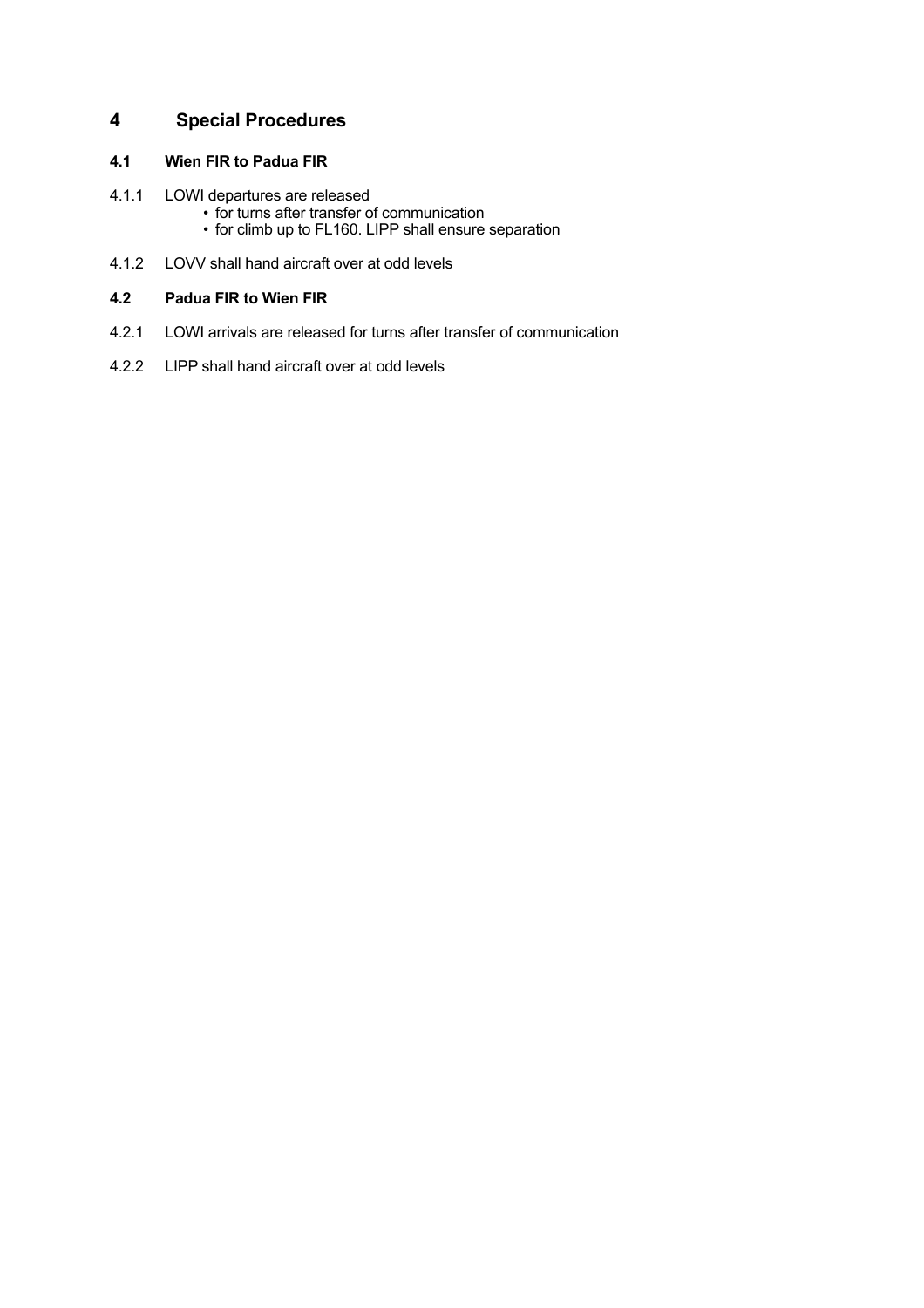# **5 Transfer of Control and Transfer of Communications**

#### 5.1 **Transfer of Control**

Transfer of Control shall take place at the AoR boundary.

If the downstream sector in EuroScope is set to *>.break<*, the procedure 5.4 is suspended and transfer of communication can only take place after the downstream sector has assumed the flight via the appropriate function of the radar client.

If it becomes necessary to reduce or suspend transfers, a 5 minute prior notification is required.

When transfers are suspended, the hand-off procedure (5.4) is suspended.

#### 5.2 **Silent transfer of control**

The following values for silent transfer of control apply:

- If the preceding aircraft is faster/same speed: 10nm
- If the succeeding aircraft is faster by no more than M0.05/ 20KIAS speed: 20nm
- If the succeeding aircraft is faster by no more than M0.1/ 40KIAS speed: 30nm
- If the succeeding aircraft is faster than M0.1/ 40KIAS individual coordination is required
- Horizontal Separation can be reduced to 5nm if coordinated

 Should ATC assign a speed, pilots are to be instructed to report the speed to the downstream station

#### 5.3 **Transfer of Communications**

Transfer of Communications shall take place no later than Transfer of Control.

#### 5.4 **Hand-Off procedure:**

Unless otherwise agreed between stations online, the following hand-off procedure shall apply:

- 1. The upstream sector sends the aircraft to the frequency of the downstream sector by voice or text
- 2. The upstream sector initiates a transfer via the appropriate function of the radar client..
- 3. Upon initial call the downstream sector assumes the flight via the appropriate function of the radar client.

#### 5.5 **SSR Code Assignment**

 Both ATS units shall transfer flights on verified discrete SSR codes. Any change of SSR code by the accepting ATS unit may only take place after the transfer of control point.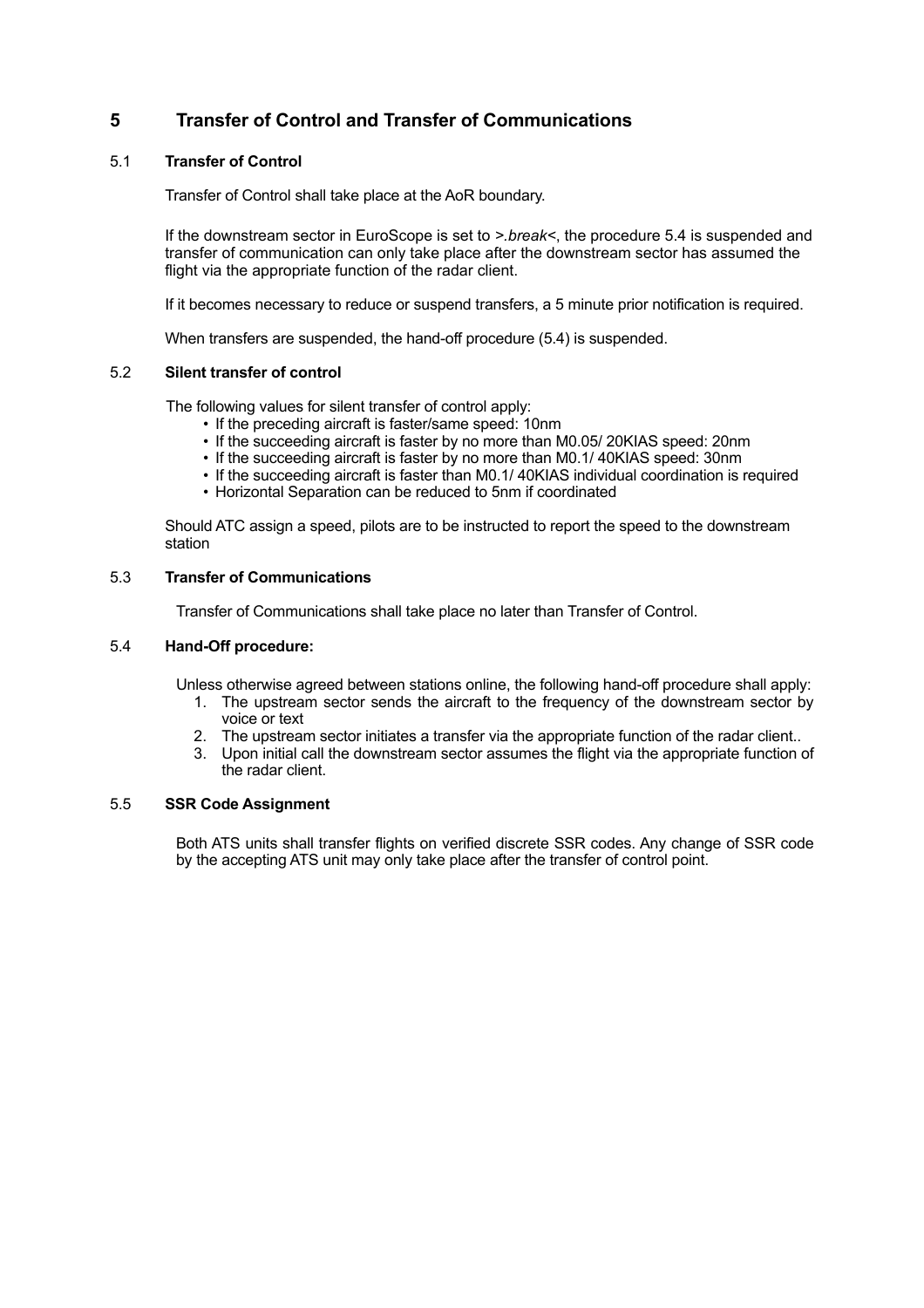# **Appendix A**

## **Sectorisation.**

# **A.1: LOVV LAU**



**A. 2: LOVV ACC**